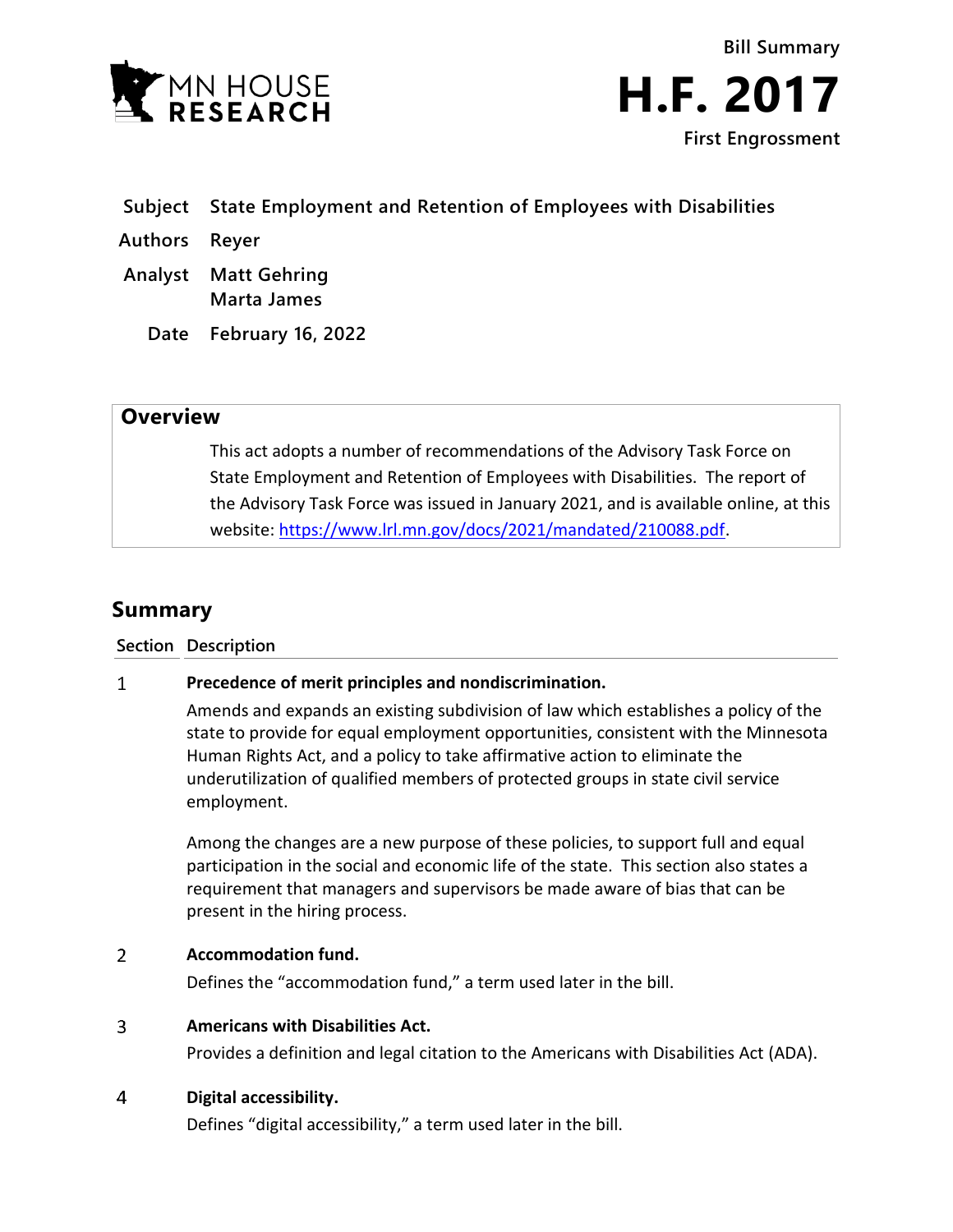# **Section Description**

#### 5 **Reasonable accommodation.**

Provides a cross-reference to the term "reasonable accommodation," as defined in the Minnesota Human Rights Act.

# 6 **Mission; efficiency.**

Expands the mission of the Department of Management and Budget to include a duty to ensure that all technology utilized in state government is accessible, usable, and provided in a timely manner, consistent with existing state laws, and a duty to endeavor to use equitable and inclusive practices to attract and recruit protected class employees, actively eliminate discrimination against those employees, and ensure equal access to development and training, advancement, and promotional opportunities.

# $\overline{7}$ **Administrative procedures.**

Requires the commissioner of management and budget to use accessible digital formats when developing certain administrative procedures to be used in implementing laws governing employment in state government.

#### 8 **Reporting.**

Requires the commissioner of management and budget to make a report that provides certain statistics on the employment of individuals in classified positions available online and in multiple accessible formats.

#### 9 **General.**

Requires the commissioner of management and budget to include in existing publications logical career paths available to qualified individuals with disabilities.

# 10 **Recruitment.**

Requires the commissioner of management and budget to recruit for state employment, as an area of special emphasis, qualified individuals with disabilities. Technology and digital content related to these recruitment efforts must be accessible to and usable by people with disabilities.

# 11 **Application requirements.**

Expands the minimum requirements for posting and applications for state employment.

#### 12 **Selection process accommodations.**

Requires the commissioner of management and budget, and appointing authorities, to provide reasonable accommodations to qualified applicants with disabilities, including use of the accommodation fund, during the selection process. The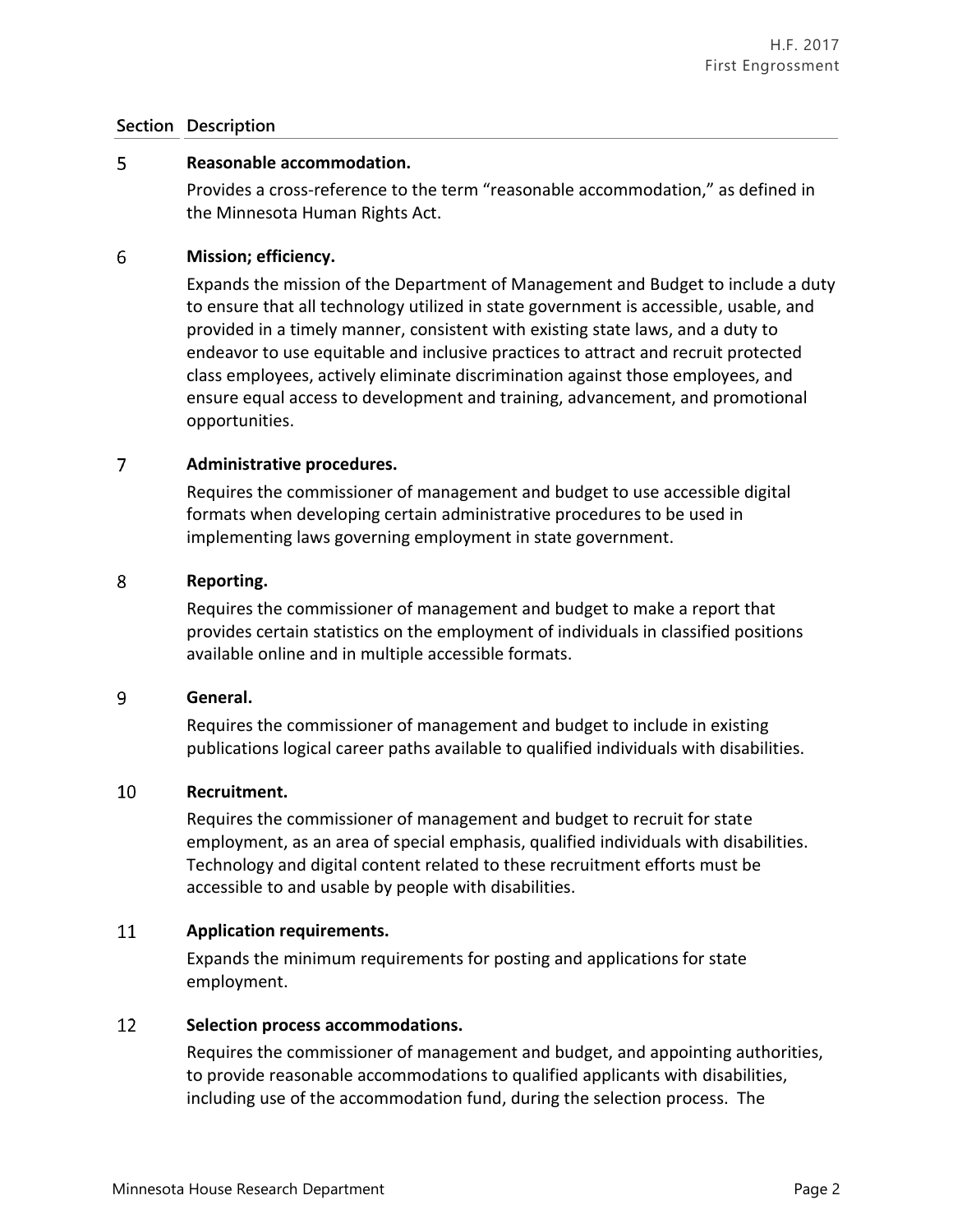# **Section Description**

commissioner is required to ensure that agencies are aware of the accommodation fund and its function.

#### 13 **Appointments.**

Adds a reference to representation of people with disabilities in an existing statute detailing the needs of employing agencies.

# 14 **700-hour on-the-job demonstration experience.**

Expands and clarifies requirements and procedures related to the opportunity for applicants to demonstrate their abilities through a 700-hour on-the-job experience, as opposed to demonstrating their abilities during the selection process. This opportunity is available to otherwise qualified applicants with a disability so severe that they are unable to demonstrate their skills and abilities in the standard competitive selection/interview process.

# 15 **Report and survey.**

Requires the commissioner of management and budget to collect and review statistics and issue an annual report on use of and recommendations for the 700 hour on-the-job experience opportunity.

# 16 **Statewide affirmative action program.**

Expands requirements of the statewide affirmative action program. Among other changes, the commissioner of management and budget is required to designate a statewide ADA and disability employment director, and individual agency affirmative action plans, along with reports and progress, must be posted on the agency's public and internal websites within 30 days of being approved.

# 17 **Agency affirmative action programs.**

Expands requirements that an agency's affirmative action plan include sections related to disability recruitment, hiring, and advancement. Other changes are also provided.

# 18 **Authority; purpose.**

Requires the commissioner of management and budget to coordinate with the statewide ADA and disability employment director and the state's chief inclusion officer to provide trainings for employees that meet certain minimum standards, including building employee capacity to deliver accessible and inclusive public services, and to support an inclusive work environment for employees with disabilities and employees of other protected classes.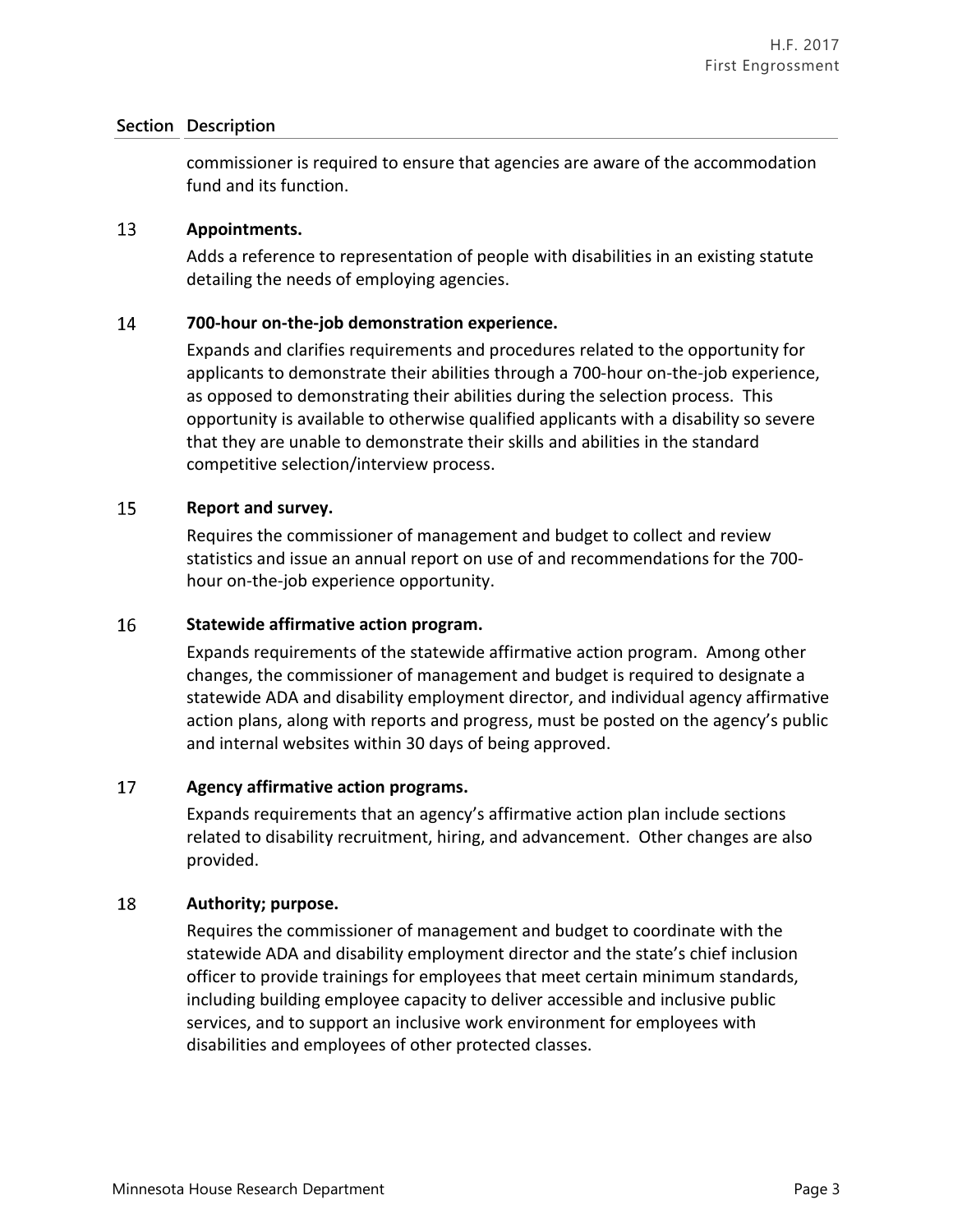# **Section Description**

# 19 **Responsibilities.**

Requires state employees to receive annual training on the requirements of Title II of the Americans with Disabilities Act; the state's affirmative action policy; equal opportunity employment; and digital accessibility standards.

#### 20 **Programs.**

Requires managers and supervisors in state government to receive training on inclusive work environments, disability awareness, cultural competence, and other equity and diversity areas. Agencies are additionally required to conduct an annual ADA self-assessment to ensure training programs meet the standards for universal design in learning.

# 21 **Accessibility.**

Requires the commissioner of management and budget to ensure that all training content and platforms meet the accessibility standards for technology as required by state law. Reasonable accommodations must be implemented in a timely and appropriate manner to ensure that all state employees can participate. This section further requires that all state employees have the training and resources necessary to implement an accessible and inclusive workplace.

# 22 **Cooperation; state agencies.**

Requires the head of each executive branch state agency to designate an ADA coordinator. The ADA coordinator must be reportable directly to the commissioner of management and budget.

# 23 **Supported work program.**

Expands the scope and requirements of the supported work program to include all active positions in agencies of state government, and designating certain duties related to administration of the program, including annual training.

# 24 **Americans with Disabilities Act coordinators.**

Requires each state agency to designate at least one ADA coordinator, and specifies the duties and qualifications of the role.

# 25 **Advisory committee on service worker standards.**

Requires the commissioner of management and budget to convene an advisory committee to review and make recommendations regarding updates and clarifications to the service worker class specifications provided in law.